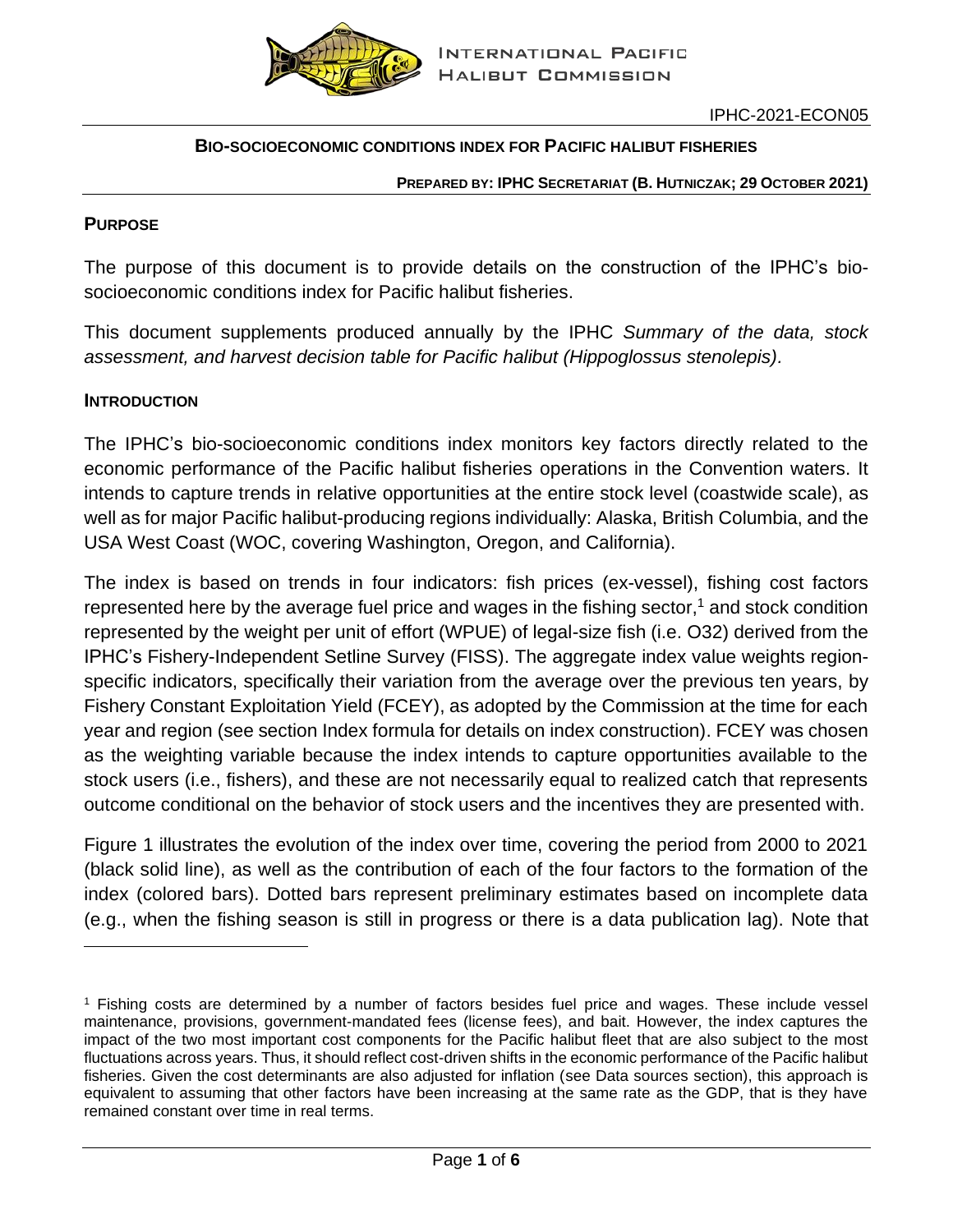increasing price and WPUE impact the index positively, while cost factors impact the index negatively.<sup>2</sup> The figure also depicts the index derived separately for each region, presenting region-specific trends with no weighting applied (dashed lines).

Because the index is depicted at a relative scale, it does not provide an absolute measure of the bio-socioeconomic conditions in the given fishing season but rather informs on the relative changes from year to year. For example, the index value for 2021 indicates the biosocioeconomic conditions improved by 37 percentage points when compared with the 2020 fishing season and were 23% above the last 10-year average. This was mainly driven by higher fish prices, and to some degree also lower labor costs. The overall coastwide increase in biomass available (i.e., higher WPUE), because of minimal estimated change, had very little impact on index movement between 2020 and 2021.

Region-specific index values, in general, follow the coastwide trend, although the change reported for the current (2021) year is mainly driven by the situation in Alaska. The increase for British Columbia is more modest, mainly because of slower price increase. While there are indications that the prices in BC experience a similar surge as these in Alaska and the US West Coast (see, e.g., Fry, 2021), the average price for BC was not available at the time of publication of this document and the index adopts price trend derived from the FISS sales. Thus the 2021 index value for BC should be interpreted cautiously.<sup>3</sup>

While the index intends to capture factors contributing to the economic performance of the Pacific halibut fisheries operations, the figure also depicts the evolution of absolute harvest opportunities represented in the figure by the sum of FCEY for all IPHC Regulatory Areas. The absolute level of opportunity (FCEY) will also affect overall profit, likely because of economies of scale. Economies of scale are cost advantages companies experience when fixed costs can be spread over a larger amount of output.

Note that data for 2021 is preliminary and the final index value is subject to change following the publication of final data for all index components (see details in the section [Data sources\)](#page-2-1).

<sup>2</sup> In practice, cost factors are incorporated in the calculation of the index as inverse values. This translates into the use of fuel volume per USD/CAD and labor input per USD/CAD. See details on the index calculation in section [Index formula.](#page-4-0)

<sup>&</sup>lt;sup>3</sup> The index price component for British Columbia for 2020 and 2021 is based on price trend derived from FISS sales. Pearson correlation coefficient for current prices in BC and AK for the period 2011-2019 (years in the baseline period with all prices available) was 0.26, and for current prices in BC and WOC for the same period, 0.02. Thus the use of trends in other areas was deemed inappropriate.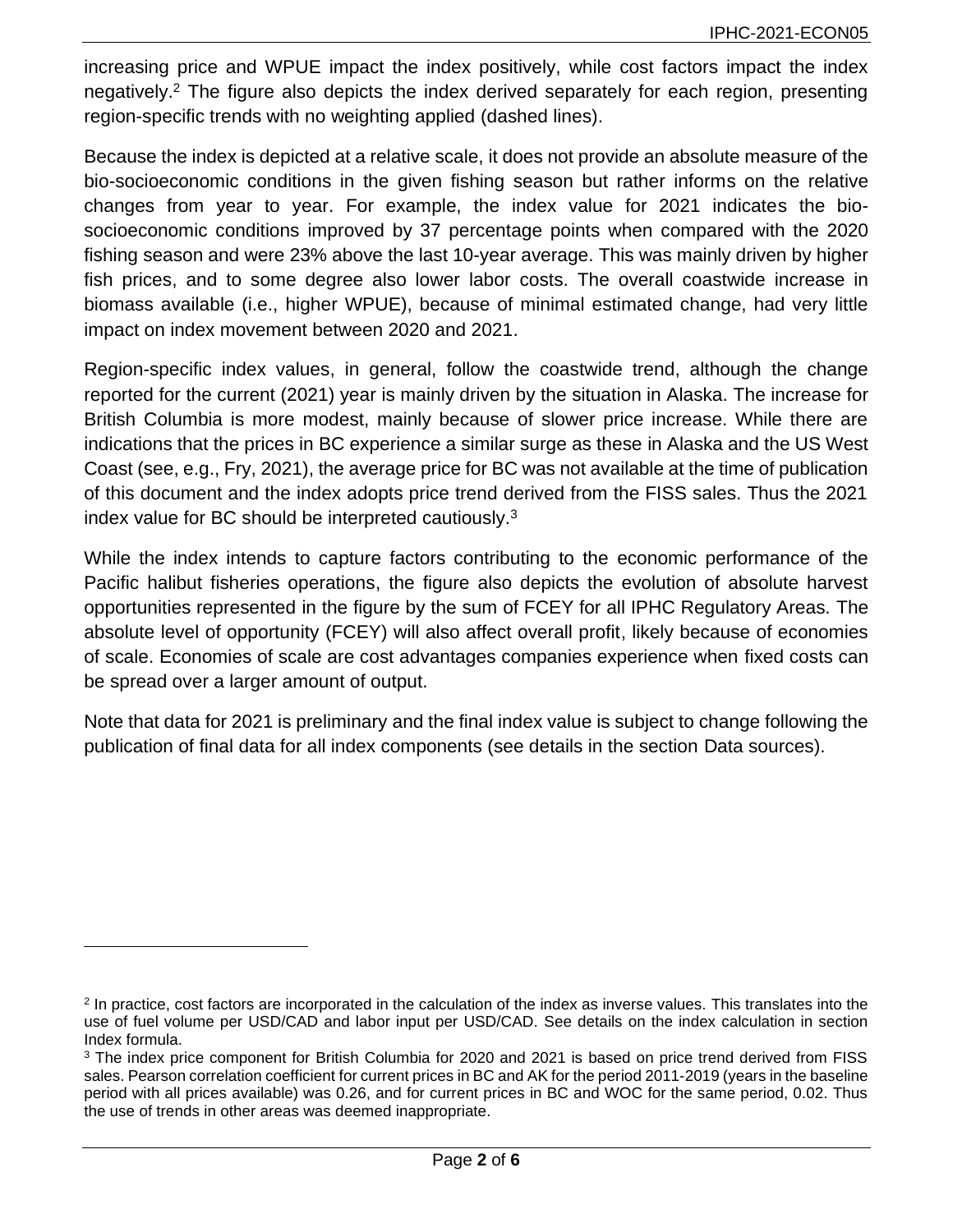

Stacked columns represent indicators contributing to the formation of the index. Columns above the 0% axis represent indicators being above the last 10-year average, while columns below the 0% axis represent indicators being below the last 10-year average. Index average over the previous ten years (2011-2020) is set to 0%. Dotted bars represent preliminary estimates, based on data reported up to October 2021. \* Index value for 2020 and 2021 calculated based on incomplete fish price data for BC. Last two year's trend is approximated from FISS sales data. BC price data for 2020 are anticipated in November/December 2021, with the new release of the report *British Columbia Seafood Industry Year in Review*.

<span id="page-2-0"></span>*Figure 1: Bio-socioeconomic index for Pacific halibut fisheries (2000-2021).*

# <span id="page-2-1"></span>**DATA SOURCES**

The bio-socioeconomic conditions index for Pacific halibut fisheries combines into a single value trends in the following four indicators:

- (1) FISS WPUE:
	- a. stock conditions are based on the time series of modeled FISS WPUE of legal-size fish (i.e., O32) reported in net lb/skate by IPHC Regulatory Area [\(IPHC-2021-](https://www.iphc.int/uploads/pdf/im/im097/iphc-2021-im097-08.pdf) [IM097-08\)](https://www.iphc.int/uploads/pdf/im/im097/iphc-2021-im097-08.pdf);
- (2) fish prices:
	- a. AK: Average fish prices for Alaska are available via the Alaska Fisheries Information Network (AKFIN, 2021). Last year's trend is approximated based on available to date (last updated on 19 October 2021) fish tickets data provided through the eLandings reporting system (ADFG, 2021).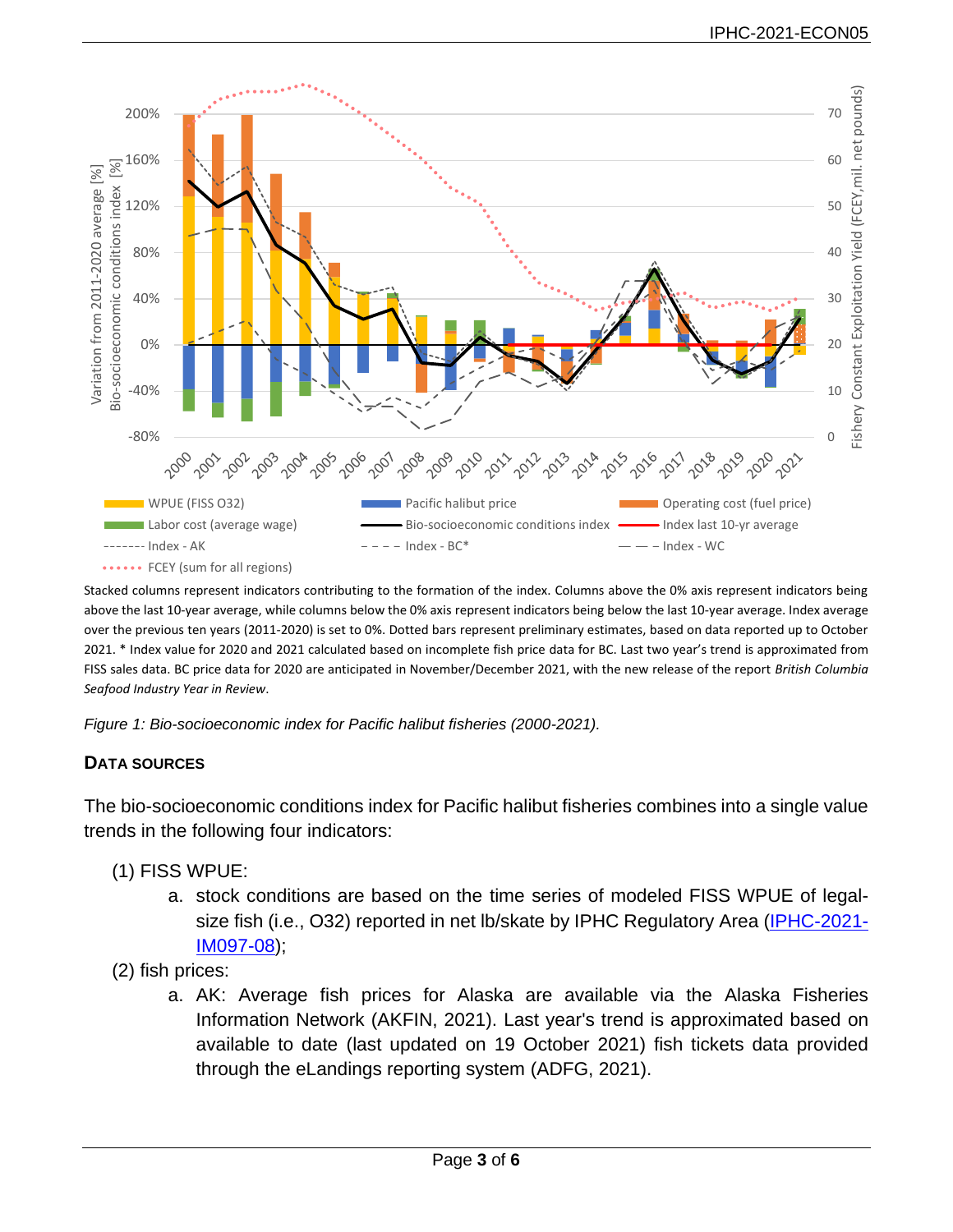- b. BC: Average fish prices for British Columbia (2B) are sourced from series *British Columbia Seafood Industry Year in Review* (2014-18, e.g., AgriService BC, 2020) and direct reports to the IPHC (e.g., [IPHC-2021-AM097-NR01](https://www.iphc.int/uploads/pdf/am/am097/iphc-2021-am097-nr01.pdf) includes data for 2019). Prices for 2020 and 2021 are approximated from the trend from FISS sales, using average change in price between 2019 and 2020 or 2021. BC price data for 2020 are anticipated in November/December 2021, with the new release of the report *British Columbia Seafood Industry Year in Review*.
- c. WOC: Fish prices for the US West Coast (2A) are based on the data reported by PacFIN (PacFIN, 2021). The current update is based on the data download on October 11, 2021.
- (3) average fuel prices:
	- a. Marine fuel prices for Alaska, Washington, Oregon, and California are compiled by the PSMFC's Fisheries Economics Data Program (PSMFC, 2021). The latest update covers data up to September 2021 (last accessed on October 4, 2021).
	- b. The cost of fuel for British Columbia was approximated using average monthly retail prices of diesel in Vancouver and Victoria (Statistics Canada, 2021c). The current update covers data up to August 2021 (last accessed Oct 11, 2021).
- (4) average wages in the fishing sector: 4
	- a. AK: Alaska's labor cost is approximated by average wages in *Fishing, hunting and trapping* sector reported in *Nonresidents working in Alaska* series (2014-19, see Kreiger & Whitney (2021) for the latest report). Change from 2019 to 2020 is approximated using the trend in average wages derived for *Fishing, Hunting and Trapping* sector from the US Bureau of Economic Analysis (BEA), tables BSAEMP25N & SAINC6N (BEA, 2020). Change from 2020 to 2021 is based on the data reported in the Quarterly Census of Employment and Wages for the *Fishing, hunting and trapping* sector (BLS, 2021). The currently reported trend is based on the change in Q1 only (last accessed on October 7, 2021).
	- b. BC: British Columbia's labor cost is assessed as the average wage in *Fishing, hunting and trapping* sector reported by Statistics Canada (2021a) for 2000-2020. The change from 2020 to 2021 is approximated from the trend in the monthlyreported data for the BC's *Forestry, fishing, mining, quarrying, oil and gas* sector (Statistics Canada, 2021a).
	- c. WOC: and West Coast labor cost approximated by average wage in *Fishing, hunting and trapping* sector reported by BEA in tables SAINC6N and SAEMP25N (2014-19).
	- d. Labor cost for the US West Coast is approximated by average wages derived for *Fishing, Hunting and Trapping* sector from the US Bureau of Economic Analysis (BEA), tables BSAEMP25N & SAINC6N (BEA, 2020). <sup>5</sup> Change from 2020 to 2021

<sup>4</sup> We do not need to use labor data specific to the Pacific halibut fishing sector. The more general sector data should reflect well the supply of qualified workers and the resultant wages.

<sup>5</sup> Note that this source was not suitable for Alaska because of data gaps for 2001-2002, 2006-2008 and 2018.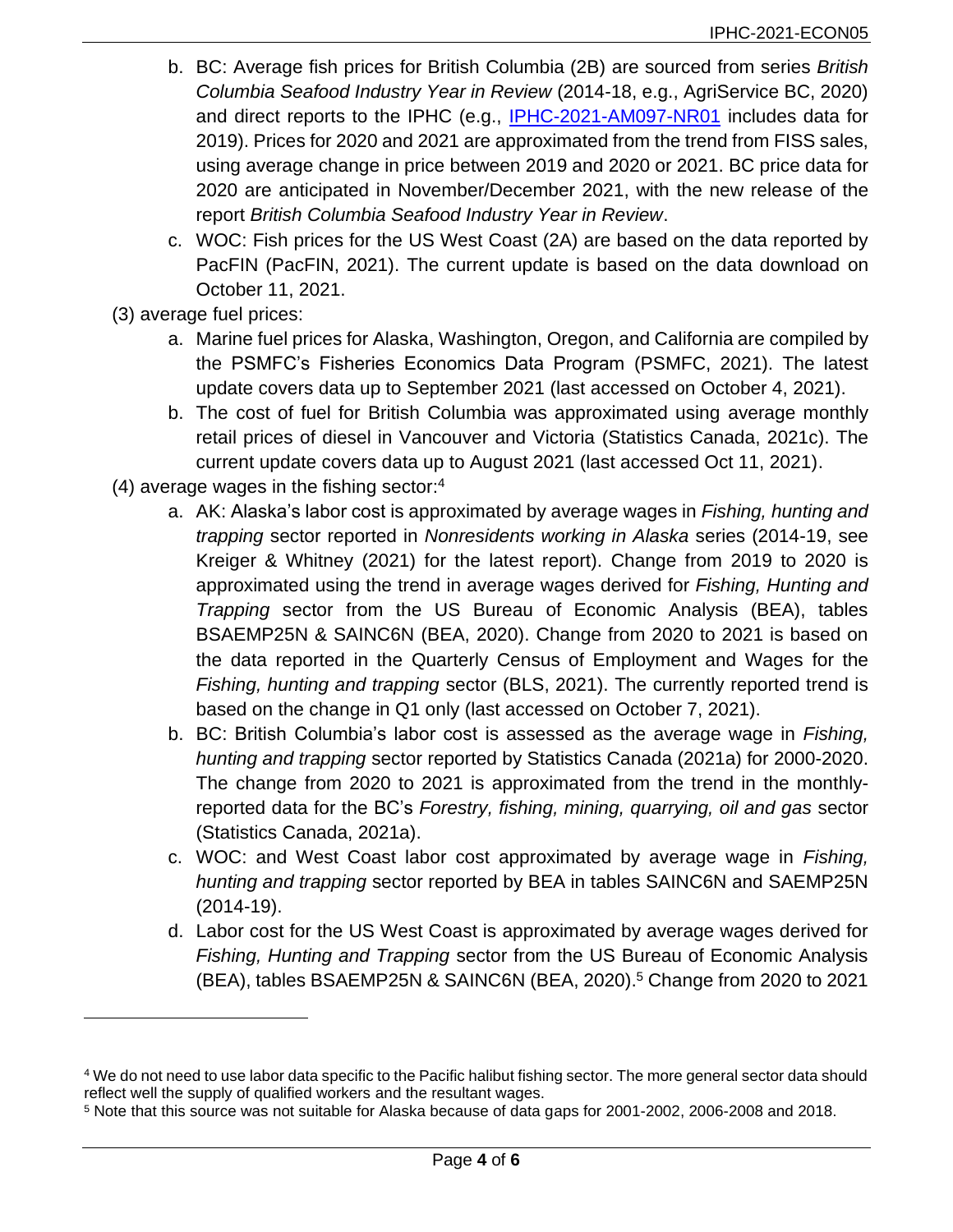is based on the data reported in the Quarterly Census of Employment and Wages for the *Fishing, hunting and trapping* sector (BLS, 2021). The currently reported trend is based on the change in Q1 only (last accessed Oct 7, 2021).

All monetary values are adjusted for inflation using the GDP deflator based on data published by the Organisation for Economic Co-operation and Development (OECD, 2021), and are expressed in 2020 USD/CAD.

FCEY by region, as adopted by the Commission at the time for each year and region, is sourced from the IPHC's data table **[IPHC-2020-TSD-013](https://www.iphc.int/data/time-series-datasets)** (Time Series of Historical Management Information).

## <span id="page-4-0"></span>**INDEX FORMULA**

We denote indicators used in the construction of the bio-socioeconomic conditions index for Pacific halibut fisheries in region  $r$  ( $r \in R$ , where R represents the whole set of Pacific halibutproducing regions – AK, BC, and WOC) and year  $t$  as follows:  $b_t^r$  – modeled O32 WPUE ( $b$  for biomass),  $p_t^r$  – average Pacific halibut price,  $f_t^r$  – inverse of average fuel price, and  $l_t^r$  – inverse of average cost of labor in the fishing sector. The region-specific index values  $\left(I^r_t\right)$  are calculated as:

$$
I_t^r = \frac{b_t^r - \overline{b}}{\overline{b}} + \frac{p_t^r - \overline{p}}{\overline{p}} + \frac{f_t^r - \overline{f}}{\overline{f}} + \frac{l_t^r - \overline{l}}{\overline{l}},
$$

where variables with bar represent baseline period averages. Here, we have chosen to use the previous 10-year average for the calculation of the most current index update. For all years in the 2021 update, this implies a baseline covering 2011-2020. Note that the index uses a moving average, so future updates of the bio-socioeconomic conditions index for Pacific halibut fisheries will cover a shifting baseline period.

The weighting variable, FCEY, is represented by  $w_{t}^{r}$ . The aggregated index value for year  $t\ (l_{t})$ is derived as follows:

$$
I_t = \sum_{r \in R} w_t^r I_t^r / \sum_{r \in R} w_t^r.
$$

Note that the index assumes additivity of the factors contributing to the bio-socioeconomic conditions of the Pacific halibut fisheries and does not apply weighting between these factors. Thus, it would not be directly comparable with an indicator that would seek to trace profitability.<sup>6</sup>

Similar indicators have been used before in tuna fisheries (Ruaia, Gu'urau, & Reid, 2020).

 $^6$  Profitability in fisheries would be typically expressed as  $p\times WPUE-\sum_{i\in I}c_i,$  where  $p$  represents unit price (USD/CAD per weight unit), WPUE is weight per unit of effort, and  $c_i$  ( $i \in I$ ) represent cost items expressed in USD/CAD per unit of effort.